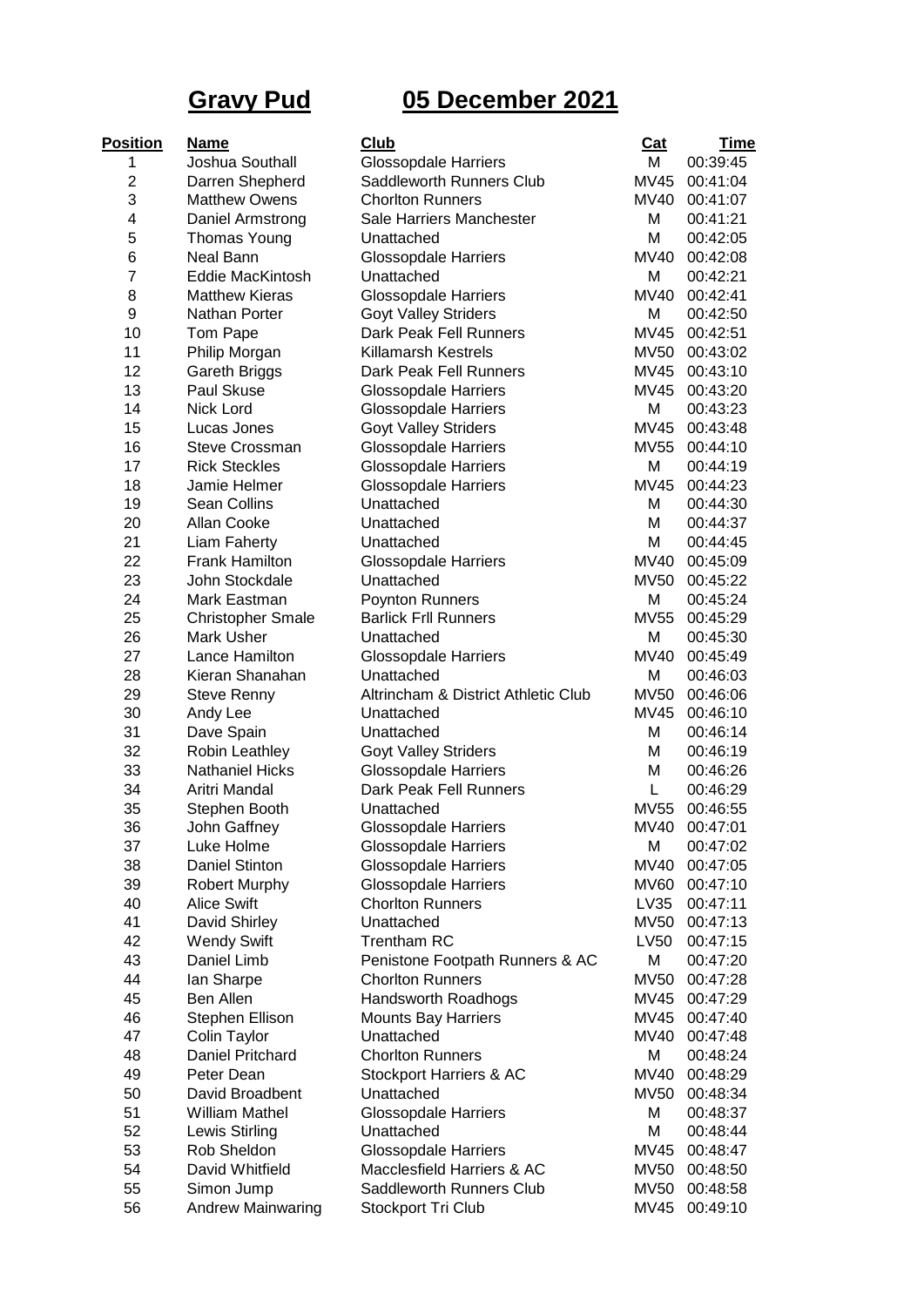| 57  | <b>Guy Riddell</b>       | Glossopdale Harriers             | MV45        | 00:49:16 |
|-----|--------------------------|----------------------------------|-------------|----------|
| 58  | Aidan Grant              | <b>Goyt Valley Striders</b>      | MV45        | 00:49:25 |
| 59  | <b>Tim Crookes</b>       | <b>Glossopdale Harriers</b>      | MV55        | 00:49:36 |
| 60  | Lee Barratt              | Stockport Harriers & AC          | <b>MV50</b> | 00:49:43 |
| 61  | <b>Gareth Hurfurt</b>    | Unattached                       | MV50        | 00:49:48 |
| 62  | <b>Chelsea Shoesmith</b> | Unattached                       | L.          | 00:49:51 |
| 63  | Alan Turner              | Unattached                       | <b>MV60</b> | 00:49:53 |
| 64  | Alan Schofield           | <b>Glossopdale Harriers</b>      | M           | 00:50:01 |
| 65  | Alice Willson            | Saddleworth Runners Club         | L           | 00:50:08 |
| 66  | <b>Brynmor Adams</b>     | Unattached                       | M           | 00:50:10 |
| 67  | <b>Phillip Shore</b>     | Unattached                       | <b>MV50</b> | 00:50:48 |
| 68  | <b>Adrian Baker</b>      | Dark Peak Fell Runners           | <b>MV60</b> | 00:51:17 |
| 69  | <b>Jack Ross</b>         | <b>Staffs Moorlands AC</b>       | M           | 00:51:24 |
| 70  | <b>Steven Millar</b>     | Macclesfield Harriers & AC       | MV45        | 00:51:28 |
| 71  | John Moore               | <b>Goyt Valley Striders</b>      | <b>MV55</b> | 00:51:33 |
| 72  | Joseph Sizeland          | Unattached                       | M           | 00:51:34 |
| 73  | Ivan Whigham             | <b>Clayton-le-Moors Harriers</b> | <b>MV55</b> | 00:51:40 |
| 74  | Thomas Ertman            | Unattached                       | M           | 00:51:45 |
| 75  | <b>Wayne Grant</b>       | <b>Goyt Valley Striders</b>      | <b>MV45</b> | 00:51:52 |
| 76  | Adam Ash                 | Unattached                       | <b>MV45</b> | 00:51:54 |
| 77  | David Chrystie-Lowe      | <b>Glossopdale Harriers</b>      | <b>MV60</b> | 00:51:59 |
| 78  | Alex Waddington          | Unattached                       | LV40        | 00:51:59 |
| 79  | Mark Cliff               | Unattached                       | <b>MV50</b> | 00:52:07 |
| 80  | Luke Cafferty            | <b>Goyt Valley Striders</b>      | M           | 00:52:12 |
| 81  | Caroline Leigh           | <b>Pennine Fell Runners</b>      | L           | 00:52:22 |
| 82  | <b>Andy Nicol</b>        | <b>Chorlton Runners</b>          | MV45        | 00:52:29 |
| 83  | Rob Anker                | <b>Glossopdale Harriers</b>      | <b>MV40</b> | 00:52:31 |
| 84  | Andy Fowler              | Stockport Harriers & AC          | <b>MV50</b> | 00:52:34 |
| 85  | Wioleta Wydrych          | <b>Glossopdale Harriers</b>      |             | 00:52:37 |
| 86  | Drew Savage              | <b>Chorlton Runners</b>          | L,<br>MV45  | 00:52:46 |
| 87  | Rebecca Timms            |                                  | LV40        |          |
|     |                          | Penistone Footpath Runners & AC  |             | 00:52:51 |
| 88  | <b>Richard Gardner</b>   | <b>Chorlton Runners</b>          | MV40        | 00:53:04 |
| 89  | <b>Kevin Rowles</b>      | <b>Killamarsh Kestrels</b>       | MV55        | 00:53:07 |
| 90  | Matt Biglin              | Goyt Valley Striders             | <b>MV60</b> | 00:53:09 |
| 91  | Paul Maskell             | Unattached                       | <b>MV50</b> | 00:53:11 |
| 92  | <b>Graham Barnes</b>     | Unattached                       | <b>MV65</b> | 00:53:19 |
| 93  | Lee Weatherall           | <b>Kimberworth Striders</b>      | <b>MV50</b> | 00:53:36 |
| 94  | <b>Frank Fielding</b>    | <b>Glossopdale Harriers</b>      | <b>MV70</b> | 00:53:37 |
| 95  | <b>Tom Smith</b>         | Mossley AFC Running Club         | <b>MV60</b> | 00:53:42 |
| 96  | Emma Bowen               | Mossley AFC Running Club         | LV50        | 00:53:58 |
| 97  | Pat Goodall              | <b>Totley AC</b>                 | LV65        | 00:54:06 |
| 98  | Alan Bocking             | <b>Cheshire Hill Racers</b>      | <b>MV65</b> | 00:54:22 |
| 99  | John MacKintosh          | Unattached                       | <b>MV50</b> | 00:54:26 |
| 100 | Kate Meskell             | Saddleworth Runners Club         | L.          | 00:54:41 |
| 101 | <b>Clive Hope</b>        | Unattached                       | <b>MV65</b> | 00:54:54 |
| 102 | Arron Jackson            | <b>Worksop Harriers</b>          | MV50        | 00:54:57 |
| 103 | Martin Lundy             | Marple Runners                   | <b>MV60</b> | 00:55:02 |
| 104 | <b>Steve Dickinson</b>   | Penistone Footpath Runners & AC  | <b>MV55</b> | 00:55:07 |
| 105 | Sean Lord                | <b>Chorlton Runners</b>          | MV45        | 00:55:14 |
| 106 | Jane Mellor              | <b>Pennine Fell Runners</b>      | LV55        | 00:55:31 |
| 107 | Roz Webster              | <b>Chorlton Runners</b>          | LV35        | 00:55:32 |
| 108 | Simon Bolton             | <b>Cheshire Hill Racers</b>      | MV55        | 00:55:40 |
| 109 | Steve Fairclough         | <b>Bramhall Runners</b>          | <b>MV55</b> | 00:55:42 |
| 110 | <b>Richard Norris</b>    | Unattached                       | M           | 00:55:50 |
| 111 | Kevin Ingham             | <b>Glossopdale Harriers</b>      | <b>MV45</b> | 00:55:51 |
| 112 | Erwin Van Vroenhoven     | Unattached                       | MV50        | 00:55:52 |
| 113 | James Eden               | Stockport Tri Club               | MV40        | 00:56:02 |
| 114 | Lesley Parker            | Penistone Footpath Runners & AC  | LV45        | 00:56:13 |
| 115 | Kate Bowden              | <b>Glossopdale Harriers</b>      | LV50        | 00:56:33 |
|     |                          |                                  |             |          |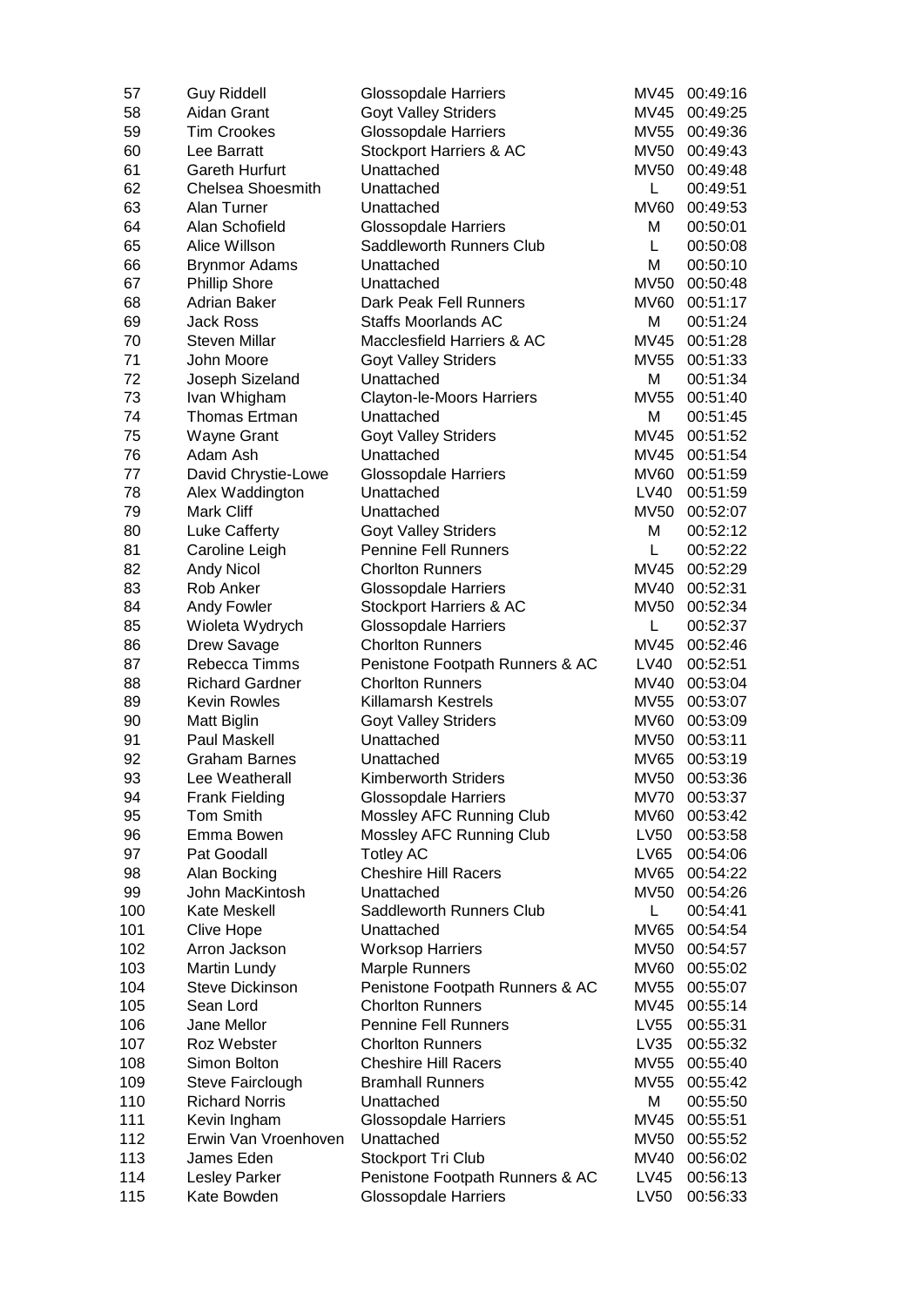| 116 | <b>Richard Bowles</b>     | Unattached                       | MV40        | 00:56:38 |
|-----|---------------------------|----------------------------------|-------------|----------|
| 117 | Rachel Walton             | Glossopdale Harriers             | LV45        | 00:56:49 |
| 118 | Joanna Ramsden            | Unattached                       | LV40        | 00:57:08 |
| 119 | Lucy Wasinski             | <b>Glossopdale Harriers</b>      | М           | 00:57:13 |
| 120 | Pete Wallroth             | <b>Glossopdale Harriers</b>      | <b>MV40</b> | 00:57:13 |
| 121 | Jennifer Collins          | Unattached                       | LV40        | 00:57:37 |
| 122 | Samantha Hartley          | <b>Chorlton Runners</b>          | LV35        | 00:57:38 |
| 123 | <b>Cheryl Stitt</b>       | <b>Glossopdale Harriers</b>      | LV45        | 00:57:41 |
| 124 | <b>Tim Horrocks</b>       | <b>Pennine Fell Runners</b>      | MV55        | 00:57:47 |
| 125 | Mark Hamill               | <b>Chorlton Runners</b>          | M           | 00:57:49 |
| 126 | Michael Curran            | Unattached                       | M           | 00:57:50 |
| 127 | John Archer               | Sale Harriers Manchester         | <b>MV70</b> | 00:58:05 |
| 128 | David Walker              | Unattached                       | <b>MV55</b> | 00:58:15 |
| 129 | <b>Charlotte Bliss</b>    | <b>Glossopdale Harriers</b>      | L           | 00:58:37 |
| 130 | Phil Sigley               | Unattached                       | <b>MV60</b> | 00:58:39 |
| 131 | Sally Furphy              | Unattached                       | LV35        | 00:59:01 |
| 132 | <b>Catherine Robinson</b> | Unattached                       | LV35        | 00:59:05 |
| 133 | Steve Russell             | <b>Wilmslow Running Club</b>     | <b>MV60</b> | 00:59:08 |
| 134 | <b>Kirsty Read</b>        | <b>Glossopdale Harriers</b>      | LV45        | 00:59:10 |
| 135 | Paul Hunt                 | <b>Goyt Valley Striders</b>      | <b>MV55</b> | 00:59:17 |
| 136 | Diane Haverly             | Unattached                       | MV55        | 00:59:32 |
| 137 | Ken Jones                 | Dark Peak Fell Runners           | <b>MV70</b> | 00:59:36 |
| 138 | Jack Davy                 | <b>Manchester Triathlon Club</b> | М           | 00:59:39 |
| 139 | Julia Carter              | <b>Goyt Valley Striders</b>      | LV45        | 00:59:41 |
| 140 | Jacob Russell             | Unattached                       | М           | 00:59:49 |
| 141 | Katy Thornhill            | <b>Goyt Valley Striders</b>      | LV45        | 00:59:53 |
| 142 | David Richards            | Formula One Circuit Crew         | MV60        | 00:59:57 |
| 143 | <b>Robert Taylor</b>      | <b>Pennine Fell Runners</b>      | MV70        | 00:59:58 |
| 144 | Gillian Campbell          | <b>Chorlton Runners</b>          | LV45        | 01:00:03 |
| 145 | <b>Caroline Burrell</b>   | Unattached                       | LV45        | 01:00:04 |
| 146 | Kieran Smallbone          |                                  | MV40        |          |
|     |                           | <b>Goyt Valley Striders</b>      |             | 01:00:11 |
| 147 | <b>Neil Swainston</b>     | <b>Chorlton Runners</b>          | MV45        | 01:00:12 |
| 148 | Pete Tomlin               | <b>Glossopdale Harriers</b>      | M           | 01:00:20 |
| 149 | John Stephenson           | Glossopdale Harriers             | MV65        | 01:00:25 |
| 150 | Francis Wooff             | <b>Chorlton Runners</b>          | MV55        | 01:00:29 |
| 151 | David Arundale            | Dark Peak Fell Runners           | <b>MV65</b> | 01:00:35 |
| 152 | Alyson Adams              | <b>Bramhall Runners</b>          | LV55        | 01:01:26 |
| 153 | Simon Rushton             | <b>Marple Runners</b>            | <b>MV55</b> | 01:01:30 |
| 154 | <b>Christine Hill</b>     | <b>Goyt Valley Striders</b>      | LV50        | 01:01:38 |
| 155 | Sue Marsh                 | Unattached                       | LV45        | 01:01:43 |
| 156 | Jo Baker                  | Unattached                       | LV65        | 01:01:46 |
| 157 | Sue Venton                | Unattached                       | LV55        | 01:01:50 |
| 158 | Ita Kelly                 | Unattached                       | LV55        | 01:01:59 |
| 159 | <b>Christine Bowen</b>    | <b>Goyt Valley Striders</b>      | $LVO0*$     | 01:02:06 |
| 160 | Helena Tinker             | <b>Marple Runners</b>            | LV45        | 01:02:10 |
| 161 | Neil Playfoot             | Unattached                       | MV55        | 01:02:38 |
| 162 | Liz Greenwood             | <b>Chorlton Runners</b>          | LV35        | 01:03:15 |
| 163 | <b>Sharon Williams</b>    | North Leeds Fell Runners         | LV55        | 01:03:49 |
| 164 | Mary Jones                | <b>Goyt Valley Striders</b>      | LV50        | 01:04:16 |
| 165 | Jenny Rouse               | Unattached                       | M           | 01:04:17 |
| 166 | Helen Adams               | Unattached                       | LV35        | 01:04:17 |
| 167 | Anna Ashton               | <b>Marple Runners</b>            | LV60        | 01:04:29 |
| 168 | <b>Bernice Nixon</b>      | Penistone Footpath Runners & AC  | LV65        | 01:05:02 |
| 169 | <b>Mark Porritt</b>       | Unattached                       | MV50        | 01:05:06 |
| 170 | Dan Haverly               | Unattached                       | LV55        | 01:05:20 |
| 171 | <b>Catherine Elliott</b>  | <b>Chorlton Runners</b>          | LV45        | 01:05:38 |
| 172 | <b>Caroline Barrett</b>   | Sale Harriers Manchester         | LV35        | 01:05:40 |
| 173 | <b>Lindsay McIver</b>     | Unattached                       | LV40        | 01:05:44 |
| 174 | Nicola Pennington         | <b>Glossopdale Harriers</b>      | LV50        | 01:05:58 |
|     |                           |                                  |             |          |